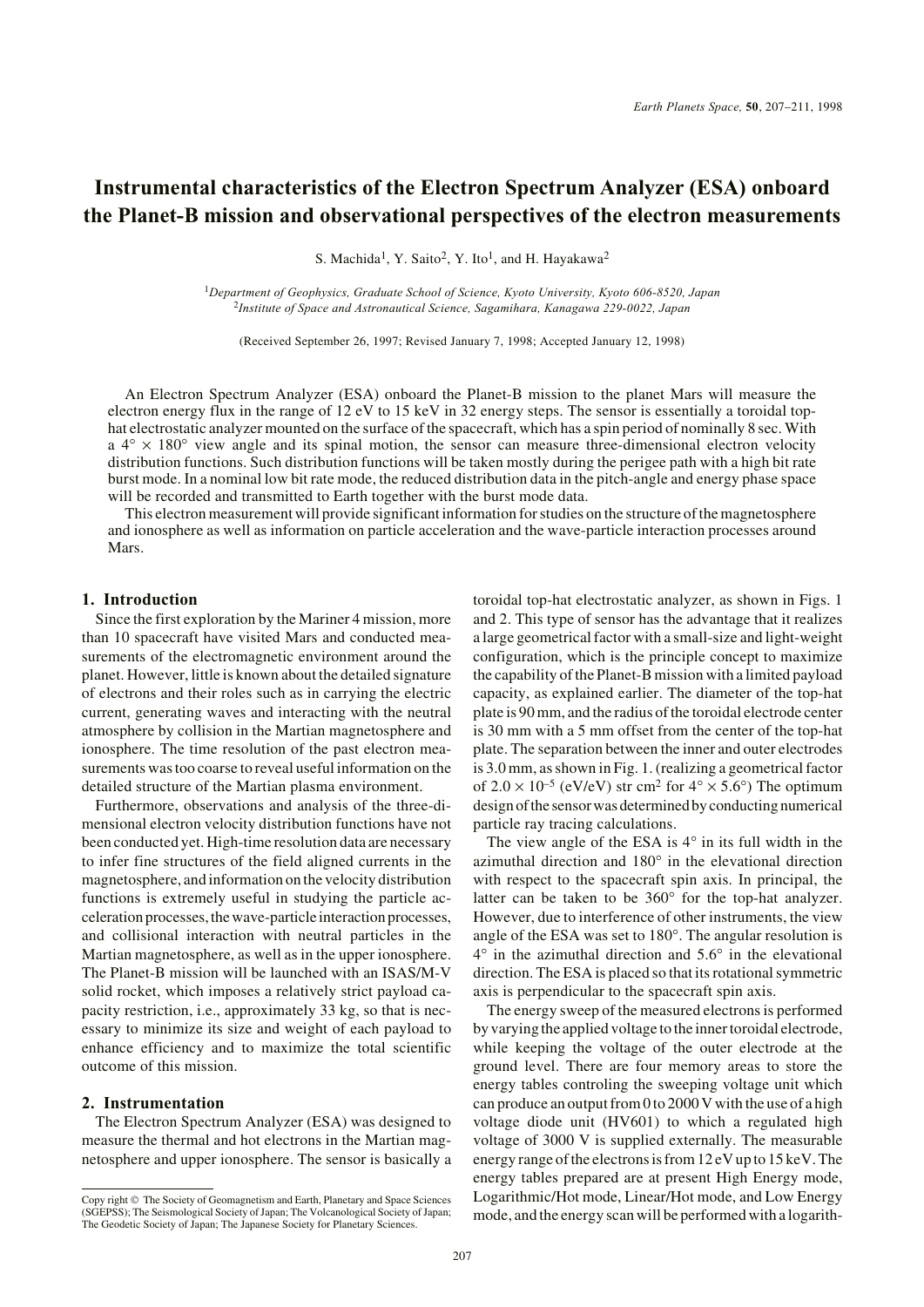

Fig. 1. The design of the ESA which has the architecture of a top-hat electrostatic analyzer.



Fig. 2. Photograph of the ESA.

mically equal width in the former two modes, and a linearly equal width in the latter two modes.

The electrons transmitted through the electrodes are received by a three-stage micro-channel plate (MCP) of annular shape, and intensified to detectable charge pulses. A negative potential mesh  $(-12V)$  is placed between the exit of the electrodes and the MCP so as to prevent the entrance of secondary electrons and to suppress spurious counts. The charge pulses are received by a position-sensitive resistive anode. The position of the charge pulse indicates the elevational angle at the time of entrance for an incoming electron.

With its 8 sec spin rotation, the ESA can measure the whole three-dimensional energy spectrum, i.e., the velocity distribution function with that time resolution. There are various data acquisition rates, between 64 bps and 64 kbps, available for the Planet-B mission. Direct three-dimensional velocity distribution functions will be stored in a data recorder for approximately 20 min at a recording rates of 64 kbps or 40 min at 32 kbps. This high bit rate burst mode will be mostly conducted in a perigee mode to survey the detailed structures of the upper atmosphere and its interaction with the solar wind. The orbital velocity of the spacecraft is typically 5 km/s around the perigee, hence, the spatial resolution with this mode is ~40 km, which is enough to infer the structure of the shock and upper atmosphere of Mars. In a nominal mode, the recording rate will be basically 64, 128 or 256 bps. When the recording rate is below 8 kbps, the measured distribution functions of the electrons are sorted with respect to the local magnetic field provided by an onboard magnetic field sensor (MGF). The typical time resolution of the low bit rate electron data is 128 sec with a 128 bps transmission rate. Furthermore, the pressure tensor of electrons is calculated optionally with an onboard microprocessor (H32OBC) with a typical time resolution of 128 sec. Together, this and the fact that the orbital velocity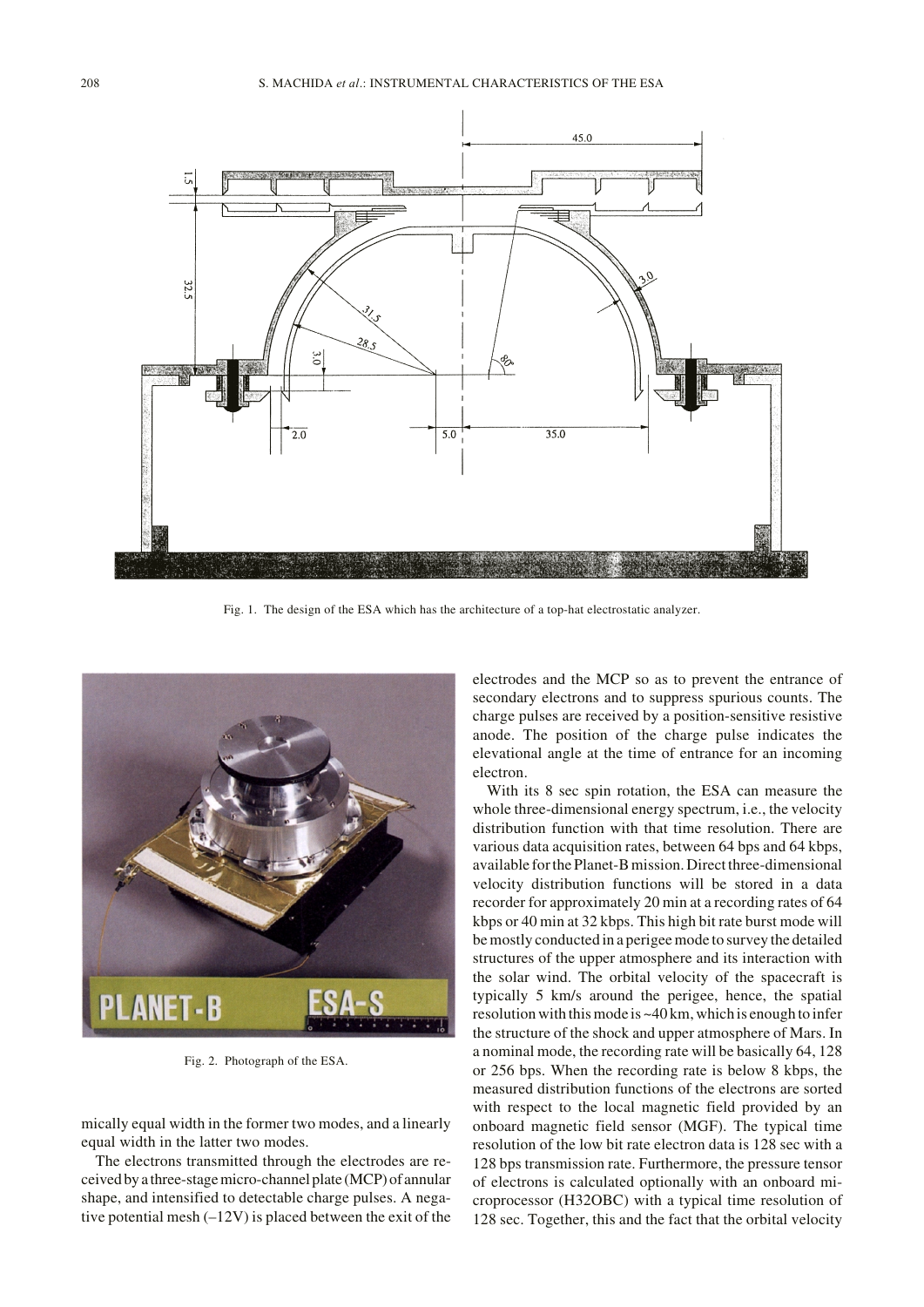Table 1. Summary of the instrumental specifications of the ESA.

| Energy range              | $12 \text{ eV} \sim 15 \text{ keV}$                                                     |
|---------------------------|-----------------------------------------------------------------------------------------|
| Energy step               | 32 steps                                                                                |
| Energy resolution         | $\Delta E/E \sim 7\%$                                                                   |
| Field of view (Intrinsic) | $4^\circ \times 180^\circ$                                                              |
| Angular resolution        | $4^\circ \times 5.6^\circ$                                                              |
| G-factor                  | 2.0 $\times$ 10 <sup>-5</sup> cm <sup>2</sup> str eV/eV for 4° $\times$ 5.6°            |
| Data acquisition mode     | 3D velocity distribution function (when the bit rate is equal to or higher than 8 kbps) |
|                           | 2D distribution function sorted by pitch angle (when the bit rate is lower than 8 kbps) |
| Typical time resolution   | 3D mode: 8 sec (at 64 kbps)                                                             |
|                           | 2D mode: 128 sec (at 128 bps)                                                           |



Fig. 3. Instrumental response of the ESA displayed on the plane of the azimuthal angle-particle energy. (a) Experimental result (b) Theoretical prediction.

of the spacecraft at apogee is ~350 m/s, yield a spatial resolution of 45 km, which is quite satisfactory to infer the structure of the plasma environment or of the wave-particle interaction processes around Mars. The 12 bit particle count data is compressed into 8 bit data by the method employed in the previous sensor onboard the GEOTAIL spacecraft (Mukai *et al*., 1994). In the Planet-B mission, we will further reduce the data length by employing an "arithmetic cording", a data compression method selected after comparison with other methods applied them to the terrestrial data from the GEOTAIL spacecraft. Those parameters are summarized in Table 1.

The sequence of the high voltage sweep, data compression and data handling are all performed by an H32OBC microprocessor placed in an electronic PSA (Particle Spectrum Analyzer) unit. The PSA has another microprocessor (80C86)and it controls not only the ESA but also an ion sensor (ISA), a high energy particle sensor (EIS), and an extreme ultraviolet imager (XUV), simultaneously. Such integration could reduce the total weight of the instruments significantly. A detailed description of the PSA is given in a paper by Hayakawa *et al*. (1998).

The flight module of the ESA was fabricated and its performance tested with the calibration facility of the low energy particle instruments at ISAS. The calibration was performed with a singly charged nitrogen molecular ion beam with an energy of 8 keV by applying the negative potential to the inner toroidal electrode. A number of electron sensors have been calibrated with this method in the past, and the legitimacy of the technique has been well established. Figure 3(a) shows an example of the experimental results showing the instrumental response in a plane of particle energy and azimuthal angle. This has to be compared with Fig. 3(b) in which a theoretical prediction, i.e., the result of the numerical particle ray tracing, is shown. The agreement between the two results is quite satisfactory. A detailed description of the sensor calibration and final characteristics will be given elsewhere.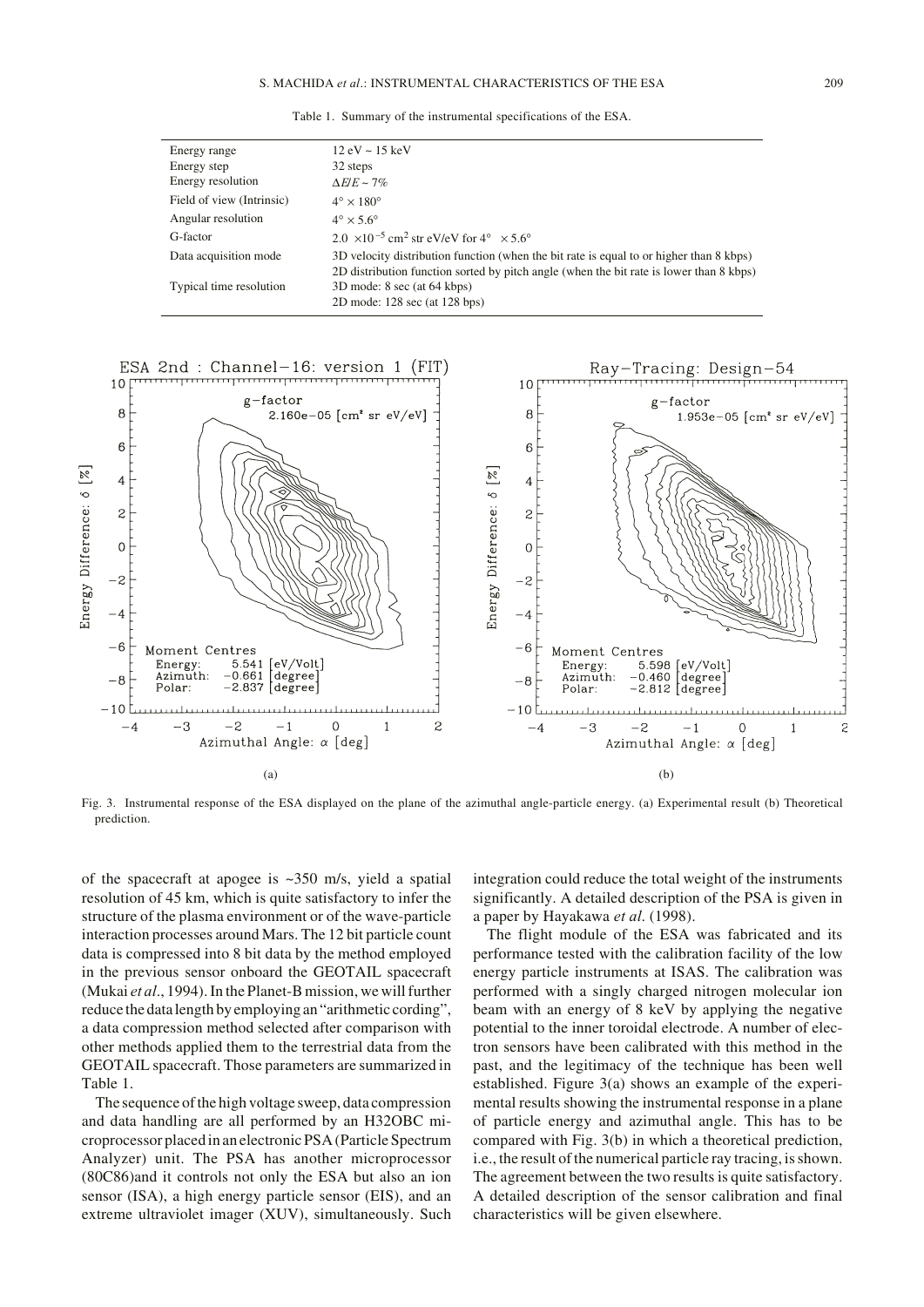# **3. Perspectives of the Electron Measurement around the Planet Mars**

Within an MHD regime, it is known that electrons are carriers of electric current along the magnetic field as well as being carriers of perpendicular current. The ions are mostly carriers of perpendicular current. When the scale length of a specific region is smaller than the ion Larmor radius of some species, these ions can be regarded as unmagnetized. On the contrary, we can assume that the electrons are magnetized in most cases. For example, the magnetic field around Mars is so weak, typically 20–30 nT, that the Larmor radius of the 400 km/s pick-up singlycharged oxygen ion is 3400–2200 km, which is comparable to the radius of the planet. Therefore, the finite radius effect of those ions is significant in the bow shock or the planetopause region. The spatial distribution of the unmagnetized ions is probably diffusive and gradual, but the distribution of the electrons are likely to contain smaller structures, since they are strongly magnetized. The electrons would show a sharp transition such as in the number density, temperature or velocity distribution functions. Those boundary regions may be easily detected by electron measurements. The roles of electrons and ions are different, and an understanding these differences obtained by comparing these with those for Earth would be extremely important.

In the bow shock region, there would be an electron thermal heating process similar to that around Earth or other planets (Feldman *et al*., 1983; Shimazu *et al*., 1996). Electron plasma oscillation has been observed in the foreshock region of the planet Mars (Grard *et al*., 1989). This can be excited by the beam interaction between the solar wind electrons and the back-streaming electrons reflected at the Martian bow shock. The study of the electron signature around the shock is important in constructing the framework for the theory of the shock, nonlinear plasma dynamics, and the particle acceleration process.

The structure of the planetopause is highly dependent on the answer to the question of whether the planet Mars has an intrinsic magnetic field or not. Recent observations of the Mars Global Surveyor indicates that the surface magnetic field of Mars is less than ~40 nT. Therefore, the interaction between the solar wind and Mars is akin to the Venus case, i.e., the solar wind dynamic pressure is balanced by the thermal pressure of the Martian upper atmosphere. At the same time, the Mars Global Surveyor discovered very localized magnetic anomalies for which the onboard magnetometer indicated values of about 400 nT below the ionospheric altitude (Showstack, 1997). We can expect very localized anomalies of plasma transport such as we observe in a cusp region of Earth, where a characteristic structure with a notable energy dispersion can be found in the particle energy-time diagram (e.g., Lin *et al*., 1986). As mentioned earlier, electrons are strongly magnetized and suitable for detecting sharp boundaries or small structures, therefore, such a signature can be easily found in electron data. Also, close inspection of the loss cone in the electron velocity distribution would tell us the ratio of the magnetic field intensity at the spacecraft position and that of the foot point of the magnetic field line traced down to the planetary ionosphere. It is possible to detect a localized magnetic

anomalies of Mars at the ionospheric altitude using this method (Howe *et al*., 1974).

A major source of thermal electrons is the photo-ionization in the dayside ionosphere of Mars. The primary photoelectrons have energies of between 20 and 30 eV, which may create several peaks in that energy range of the electron spectrum. There will be ample chemical reactions between the neutral particles and electrons, which determine the final structure of the electron spectrum. A detailed measurement of the electron energy spectrum will provide extremely valuable data in discussing the structure and chemical processes in this region. Additionally, we can determine the spacecraft charging potential by comparing the energy shift of the observed electron spectrum in the Martian ionosphere with the expected one, once we establish an understanding of the relevant structure of the ionospheric electrons. Also, the same technique can be applied to artificial photoelectrons from the spacecraft surface to deduce the spacecraft charging potential.

As for the night-side ionosphere, it is known that the peak density of plasma is often below  $10^3$  cm<sup>-3</sup> which is the threshold of the radio occultation measurement and already about 200 times smaller than that of the day-side ionosphere (Zhang *et al*., 1990). Observations on the night-side ionosphere of Mars have been carried out only by occultation measurements, and no direct observations have been conducted so far. In the night-side ionosphere of the planet Venus, it is know that the plasma density is relatively high, and there are several distinct structures such as an ionospheric hole, a ray, and a flux rope (Brace *et al*., 1987). The question of whether all of these structures exist in the Martian nightside ionosphere or not is of interest in terms of a comparative study of the planetary upper ionosphere. Such a study can be conducted by investigating the data obtained by direct measurement of the electrons together with the data of ions, magnetic fields and waves from the Planet-B mission. In particular, the electrons can be strongly magnetized and carry the current in those regions. Therefore, our measurements will be one of the key observations in studying on the night-side ionosphere of Mars.

The night-side tail of Mars is characterized by oxygen ion beams  $(O<sup>+</sup>, O<sup>++</sup>)$  and several other ions such as  $CO<sub>2</sub><sup>+</sup>$  which are regarded to originate from the Martian upper atmosphere (Lundin *et al*., 1989). A notable feature of these ion beams is that their kinetic flow energies are the same regardless of the mass per charge ratio, which implies that the acceleration is due to an electrostatic potential drop such as found in the auroral region of Earth. From this fact, Lundin *et al*. (1989), who first reported this component, called them the "auroral ion beams". A recent paper by Dubinin *et al*. (1993) proposes a model to explain such an acceleration due to the electrostatic potential structure in which the ions are unmagnetized but the electrons are strongly magnetized. If we admit the frozen-in relation for the electrons, the existence of the electrostatic field, i.e., an electrostatic potential drop is required in the night-side near the tail region of Mars. However, if such an electrostatic field exists, there may also be some electron acceleration which appears as an inertia term neglected in their paper. Also, the pressure gradient term which was neglected in their study, should be quanti